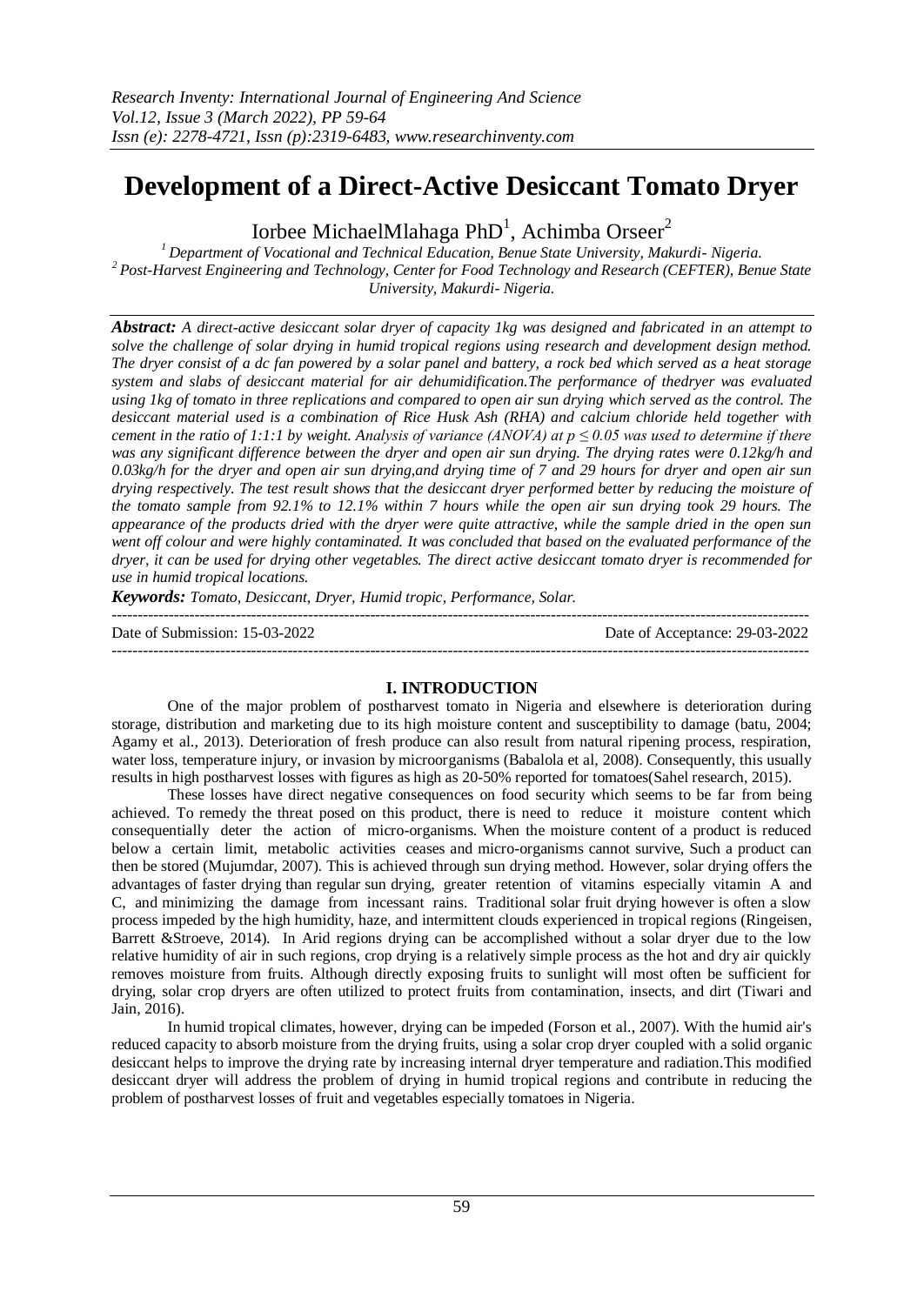## **II. MATERIALS AND METHODS**

### **1.1 Material Selection Consideration.**

For the purpose of this design, glass and medium density fibreboard wood were the major materials used for the construction of the dryer. This is because glass is useful for the greenhouse effect and heat needed for drying; the wood used on the other hand was suitable to retain the heat generated in the dryer and thick enough to eliminate any need for additional insulation. All materials used were readily available.

#### **1.2 Description of the Designed Direct Active Desiccant Dryer**

The dryer consists of a solar flat plate collector, a pre-heater unit, two rock-beds, drying chamber, two desiccant units, turbo dc fan and a voltage generator. The voltage generator comprises a photovoltaic panel, a solar charge controller and a horizontally placed deep-cycle battery. The photovoltaic panel is connected to the solar charge controller, then to a dc battery which is in turn connected to the dc fan through a switch which is positioned in front of the dryer.

Two sets of solid Calcium chloride (CaCl<sub>2</sub>)-based, organic desiccant slabs are attached in-between the pre-heater and the solar absorber and another in-between the solar absorber and the drying chamber. The equipment is a structure with frames made of wood and metal stand. It has a dc fan attached to one end and has openings at the other end to allow moisture escape to the surrounding. The side frames constitute the length of the dryer and attached to the equipment is the photovoltaic cell, solar charge controller and a deep cycle battery. It incorporates a transparent glass cover at the top for the greenhouse effect and thus the heat needed for drying operation. The attached desiccant material has the capacity to dehumidify the humid ambient air. The rock-bed is capable of absorbing heat during sunshine hours to release the stored heat during off sunshine hours. The equipment has no external insulation as the thickness of the frame material is considered to provide reasonable insulation.

The solar drying equipment works on the principle of forced convection. The dryer's turbo dc fan delivers ambient air to the pre-heater unit where it is pre-heated by the rock-bed and thereafter desiccated by the first desiccant unit (DU1). The desiccated air is further heated by the solar absorber plate and desiccated a second time as it passes through the second desiccant unit (DU2) before coming in contact with the food material on the mesh trays. There is convective heat transfer to the product resulting in the vaporization of water in the product. Thus, it is a simultaneous heat and mass transfer process. The mass (water) is then transferred to the hot dry air thereby causing it to be humid. At this point, the humid air leaves the dryer by the action of the fan through the openings at the other end of the dryer to the environment. Figure 1 presents the schematic diagram of the prototype dryer with its essential components.

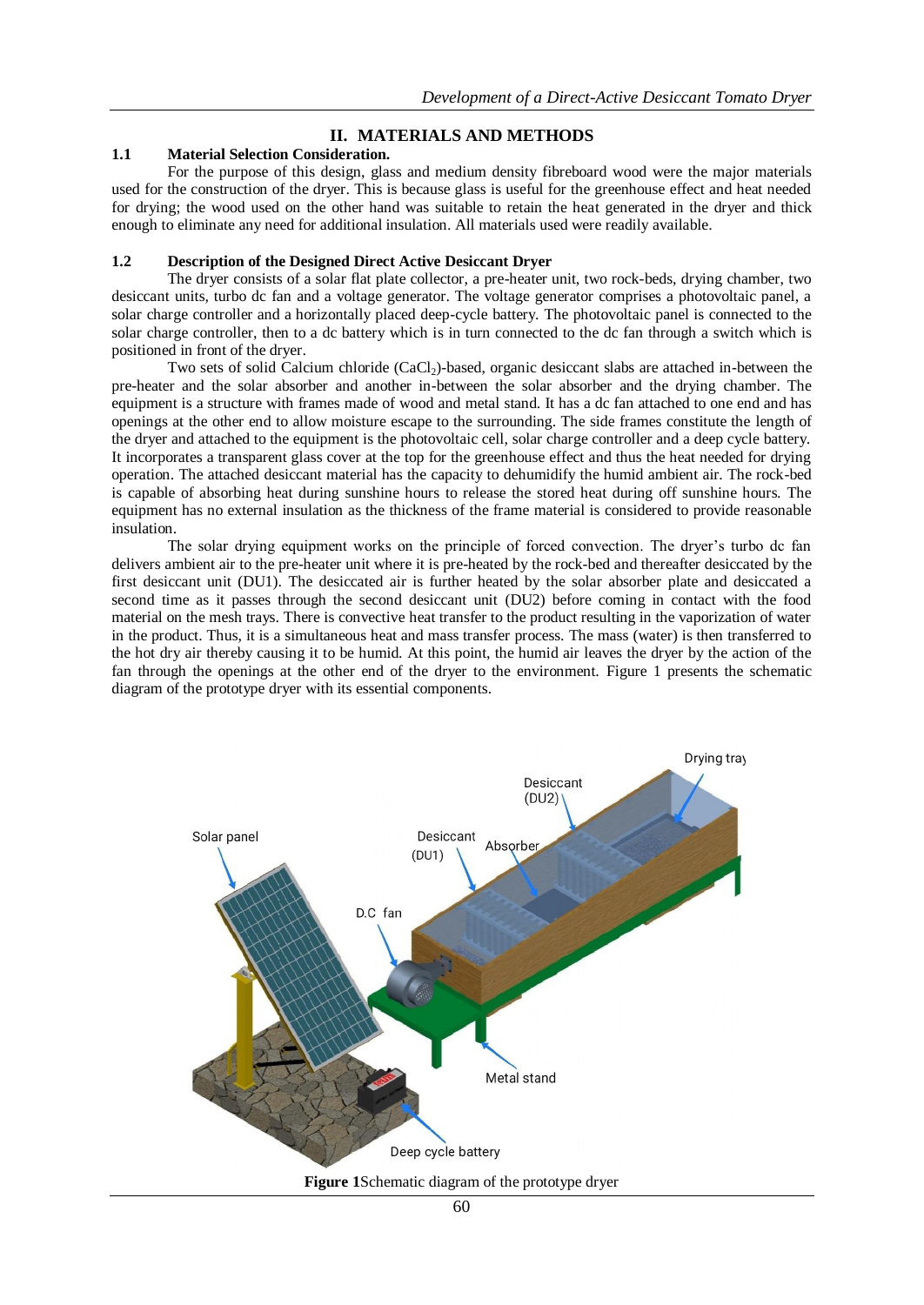## **1.3 Design Consideration**

Primarily, the following were put into consideration:

- i. Physical features of the dryer
- ii. Dryer area and dimension
- iii. Arrangement of desiccant in desiccant unit
- iv. Fan capacity.
- v. Drying temperature
- vi. Rock-bed to improve efficiency
- vii. Amount of moisture to be removed
- viii. Availability of the needed materials
- ix. Quantity of air needed for drying.
- x. Environmental conditions of the test location

### **1.4 Design Analysis**

Design analysis of the dryer was undertaken to determine specific design parameters like the power rating of the d.c fan, number of modules to power the d.c fan, volume of the pre-heater unit, collector area, size of rock-bed in the dryer unit and number of batteries, as shown in Table 1

| <b>Table 1:</b> Design parameters |                                               |                                                                                                           |
|-----------------------------------|-----------------------------------------------|-----------------------------------------------------------------------------------------------------------|
|                                   | <b>Parameter</b>                              | <b>Factors considered</b>                                                                                 |
| $\mathbf{1}$ .                    | Power rating of d.c fan                       | Resistance to the flow of air offered by the desiccants<br>Distance from the fan to the exit of the dryer |
| 2.                                | Number of PV modules to power the d.c.<br>fan | Power rating of the d.c fan                                                                               |
| 3.                                | Volume of the pre-heater unit                 | Volume of the rockbed<br>Thermal properties of the rockbed                                                |
| 4.                                | Collector area                                | Desired temperature elevation<br>Quantity of heat required for drying                                     |
| 5.                                | Size of rock-bed in the dryer unit            | Desired temperature elevation<br>Quantity of heat required to reduce the moisture content of the tomato   |
| 6.                                | Number of batteries                           | Number of PV modules<br>Depth of discharge (DoD) of the selected battery                                  |

### **1.5 Desiccant Preparation**

Based on the research work of Itodo, Ijabo, Charles, Ezeanaka andAkpa(2019), the reseacher prepared a low cost, solid organic desiccant consisting of rice husk ash, commercial grade calcium chloride  $(CaCl<sub>2</sub>)$ powder and cement mixed in the ratio of 1:1:1 by weight for use in this work. Equal weight of each of the Rice Husk Ash (RHA), CaCl<sub>2</sub> and cement were mixed manually in an open tray. A hand trowel was used and water was added to the mixture to obtain a good consistency. The pastes were then poured into 18 wooden molds. The top was smoothened off using a gauging trowel and allowed to set as described by Itodoet. al., (2019). The molds measure 0.2 m x 0.2 m with a thickness of 0.03m. The dry desiccants were then removed from the molds and put in the tray that is placed in the desiccant units of the dryer.

### **III. EXPERIMENTAL PROCEDURE**

## **2.1 Data Collection**

Fresh tomatoes obtained in a local market in Makurdi, Benue State-Nigeria were washed and sliced into small thickness. 1 kg of the tomato was weighed and arranged on the drying tray and then placed inside the dryer. The dryer was switched on for the drying process to begin. At the same time another 1kg of sliced tomatoes was placed on an open tray for sun drying which served as the control. The procedure was replicated three times each to get average measurements of temperature, moisture loss of the produce, relative humidity, drying period and drying rate from the dryer and control.

The temperature and relative humidity at the pre-heater unit, collector unit and the drying chamber were measured by a digital thermometer and hygrometer before loading the dryer with the tomato. The weight of the tomatoes to be dried and that of the desiccant were measured by a digital weighing scale. Hourly measurement of the weight of the moisture removed, temperature and relative humidity of the pre-heater, collector and drying unit were recorded. Hourly measurements of the weight of the desiccant were also taken to determine the moisture absorption rate.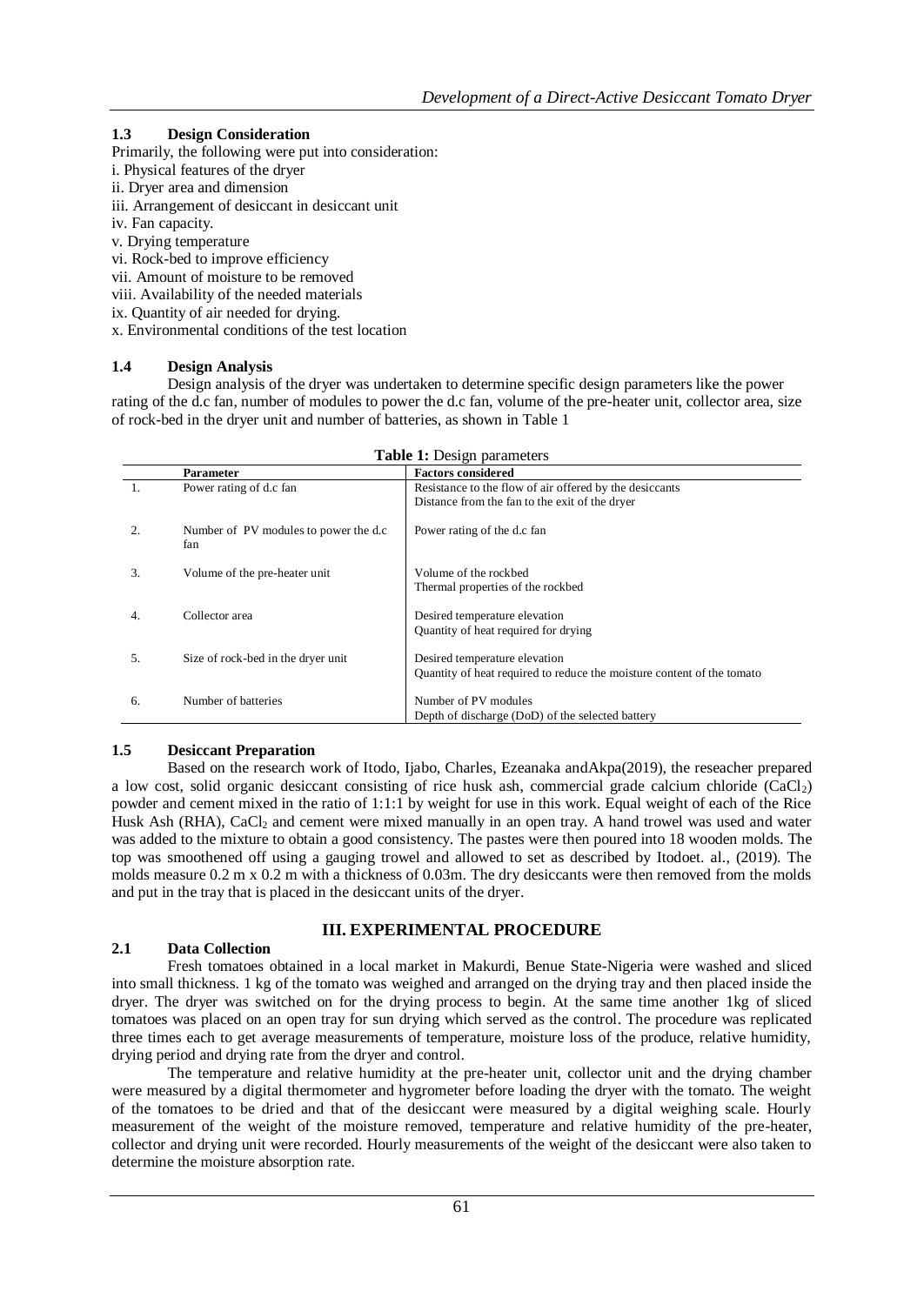## **2.2 Data Analysis**

The generated data were analyzed using the software Statistical Package for the Social Sciences (SPSS) version 25. Analysis of Variance (ANOVA) at  $p \le 0.05$  was employed to determine if there was any significant difference between the dryer and open air sun drying.

### **III. RESULTS AND DISCUSSIONS**

## **3.1 Temperature Variation Results and Analysis**

To determine the temperature variation of the dryer, hourly air temperatures of the ambient and dryer environment were obtained using temperature sensors which were placed at different locations inside the dryer. The transient temperature distribution in each of the following parts of the dryer was recorded (the pre heater area, the absorber, the drying area and the ambient). The mean results of the three replications obtained were 40.94 $^{\circ}$ C from the ambient, 48.14 $^{\circ}$ Cfor the pre heater, 48.33 $^{\circ}$ Cfor the absorber and 48.35 $^{\circ}$ C from the drying area of the dryer respectively.

The trend of the graph in Figure 2 show that the temperature from both the ambient and solar dryer starts to increase in the morning and reaches its peak value in the afternoon when the sun insolation is highest and starts to decrease again in the evening when the sun sets. Overall the dryer performed well by increasing the drying temperature by 18.12% from the ambient.



**Figure 2: Temperature variation in dryer and open sun**

### **3.2 Relative Humidity Variation Results and Analysis**

The relative humidity of the ambient, the pre heater area, the absorber and the drying area of the dryer were measured using digital hygrometers. The data obtained from the mean relative humidity replication results of dryer and presented in figure 3 show that the relative humidity were 25.29% for ambient, 22.85% for preheater unit, 18.33% for solar absorber and 18.15% for the drying area respectively.

The result showed that relative humidity of the ambient air entering into the pre-heater of the dryer was reduced by 9.85% and further reduced by 7.54% as the heated air stream passed through the first desiccant and finally by 1% as it passed through the second desiccant slabs before coming in contact with the tomato being dried. The desiccant therefore had a great influence in the humidification of the air stream that dried the tomato in the dryer units of the dryer.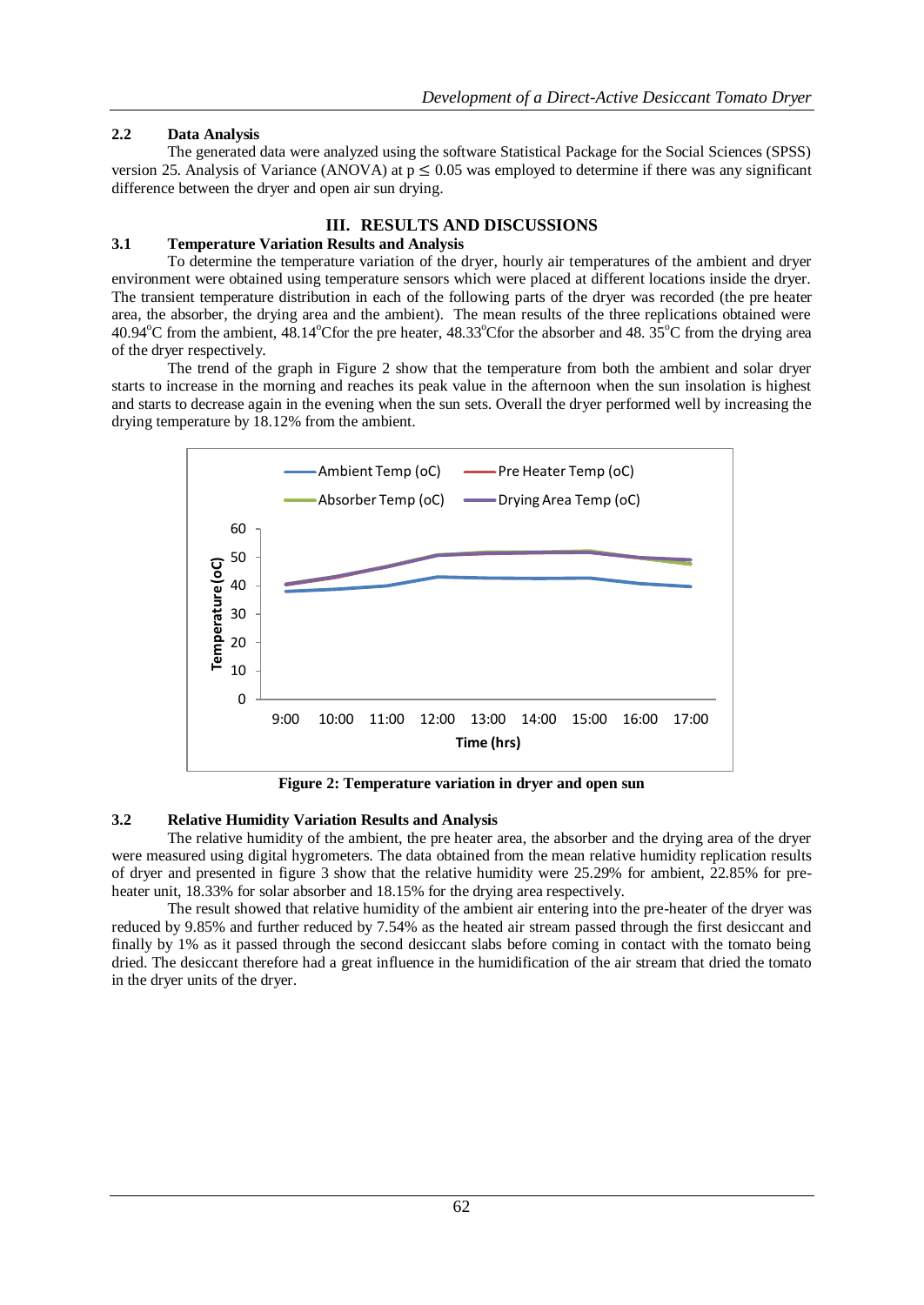

**Figure 3:Relative humidity of dryer and open sun**

#### **3.3 Weight Loss Analysis with Time**

To determine the weight loss of the drying tomato, product from the dryer and open air drying was first weighed with a weighing balance to determine its initial weight and thereafter hourly weights were taken from both the dryer and open sun drying until there was no further weight loss. Results of mean weight loss shows that dryer reduced 1kg of tomato to 0.18kg in 7hours compared to 30 hours that the same weight of 1kg tomato reduced to 0.20kg in the open sun.The observation of tomato moisture loss recorded during the testing of the dryer as illustrated in figure 4 showed that there was a sharp and consistent loss of moisture content in the tomato from the 3rd hour of drying until equilibrium moisture was attained on the 7th hour. The tomato in the open sun drying on the other hand experienced slow and irregular moisture loss and took 30 hours to reach equilibrium moisture content. The 7 hours drying time obtained in this research signifies a huge reduction in drying time over previous research reported by Alonge and Eke (2011) whose direct mode passive solar tomato dryer took 58 hours to dry.



**Figure 4: Moisture loss of tomato in dryer and open sun drying**